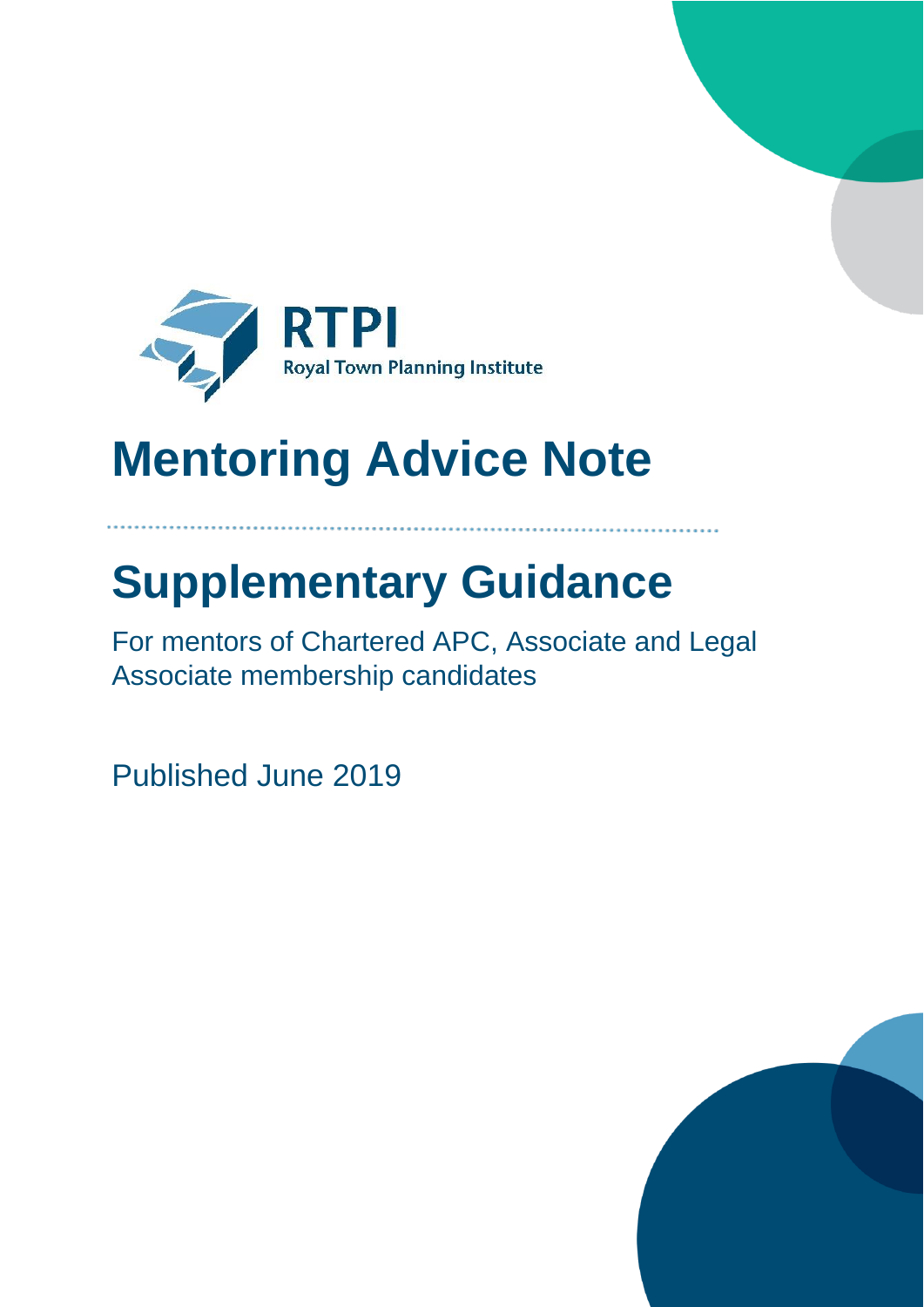

**This supplementary guidance must be read alongside main guidance available at: www.rtpi.org.uk/apc www.rtpi.org.uk/associate www.rtpi.org.uk/legal-associate**

**Your application will be rejected or deferred if you fail to comply with the main guidance.**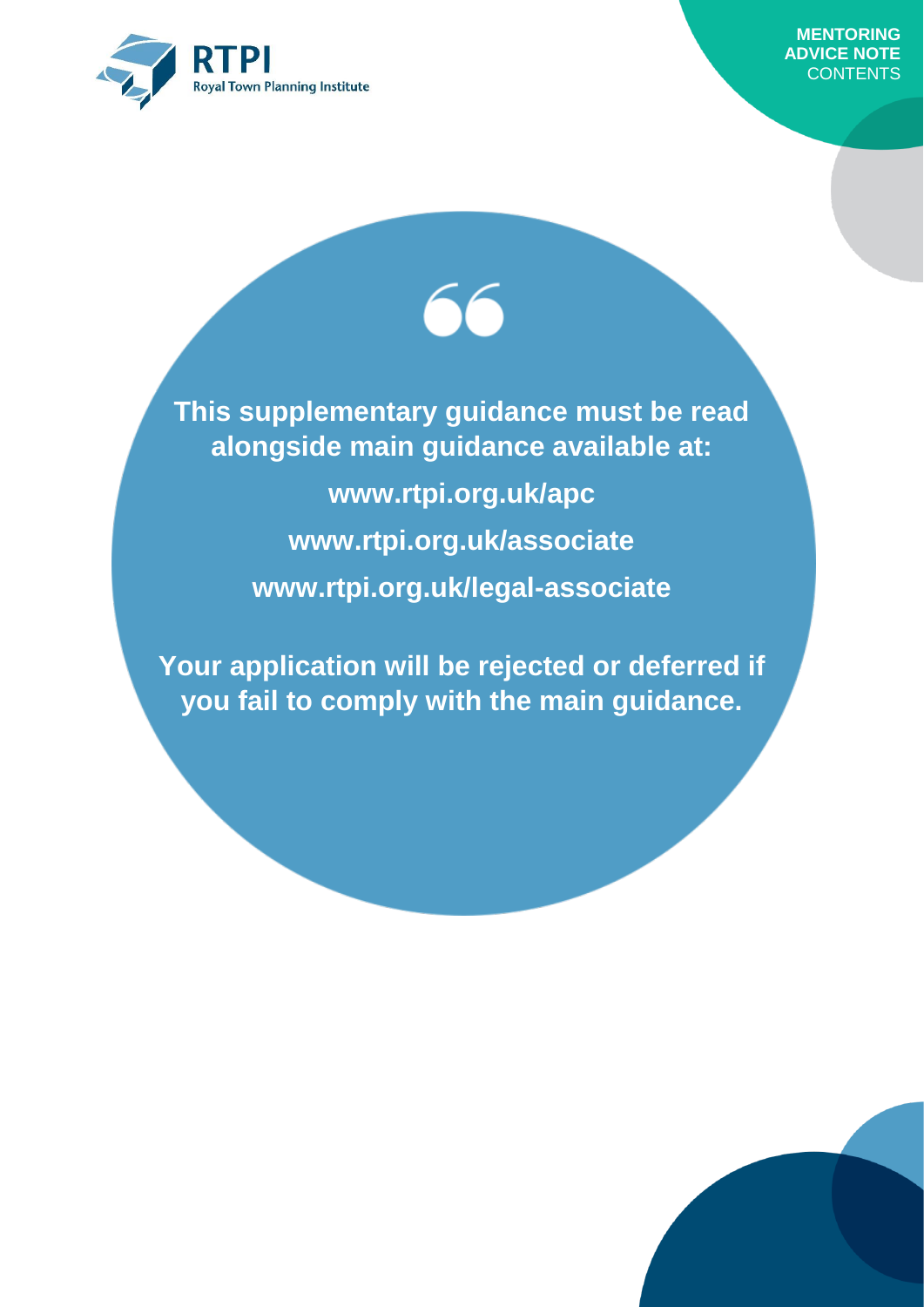

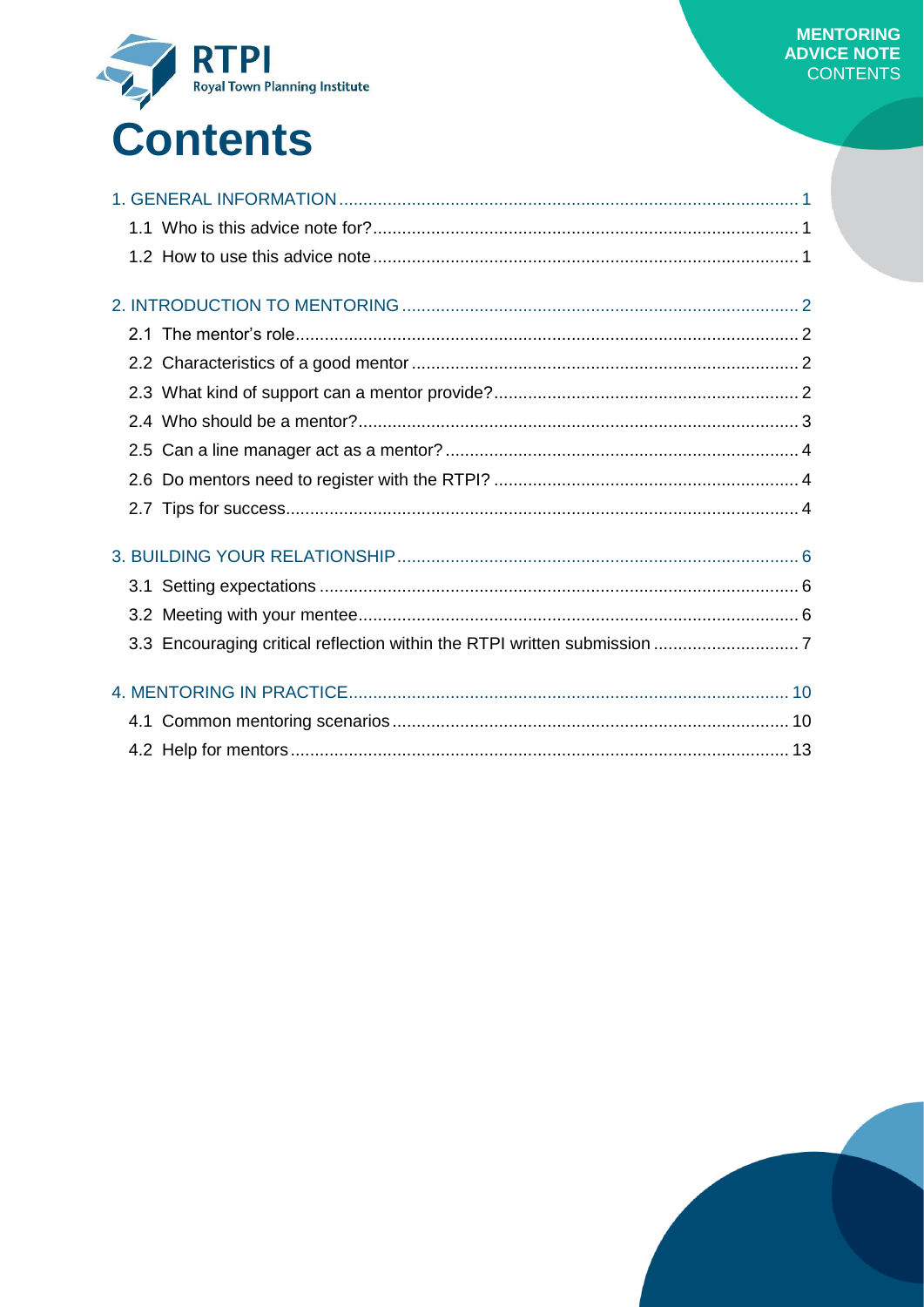

## <span id="page-3-0"></span>**1. General information**

### <span id="page-3-1"></span>**1.1 Who is this advice note for?**

This advice note is applicable to those who are mentoring or advising Royal Town Planning Institute (RTPI) membership candidates. Candidates could be applying for:

- Chartered membership via the Licentiate Assessment of Professional Competence (L-APC): [www.rtpi.org.uk/l-apc.](http://www.rtpi.org.uk/l-apc)
- Chartered membership via the Associate Assessment of Professional Competence (A-APC): [www.rtpi.org.uk/a-apc.](http://www.rtpi.org.uk/a-apc)
- Chartered membership via the Experienced Practitioner Assessment of Professional Competence (EP-APC): www.rtpi.org.uk/ep-apc.
- Associate membership: [www.rtpi.org.uk/associate.](http://www.rtpi.org.uk/associate)
- Legal Associate membership: [www.rtpi.org.uk/legal-associate.](http://www.rtpi.org.uk/legal-associate)

## <span id="page-3-2"></span>**1.2 How to use this advice note**

This advice note provides guidance to those who are mentoring RTPI membership candidates. It **must** be read in conjunction with the **main guidance for candidates available at: [www.rtpi.org.uk/apc](http://www.rtpi.org.uk/apc)**, **[www.rtpi.org.uk/associate](http://www.rtpi.org.uk/associate)** or **[www.rtpi.org.uk/legal-associate](http://www.rtpi.org.uk/legal-associate)**.

#### **FIND OUT MORE:**

**1**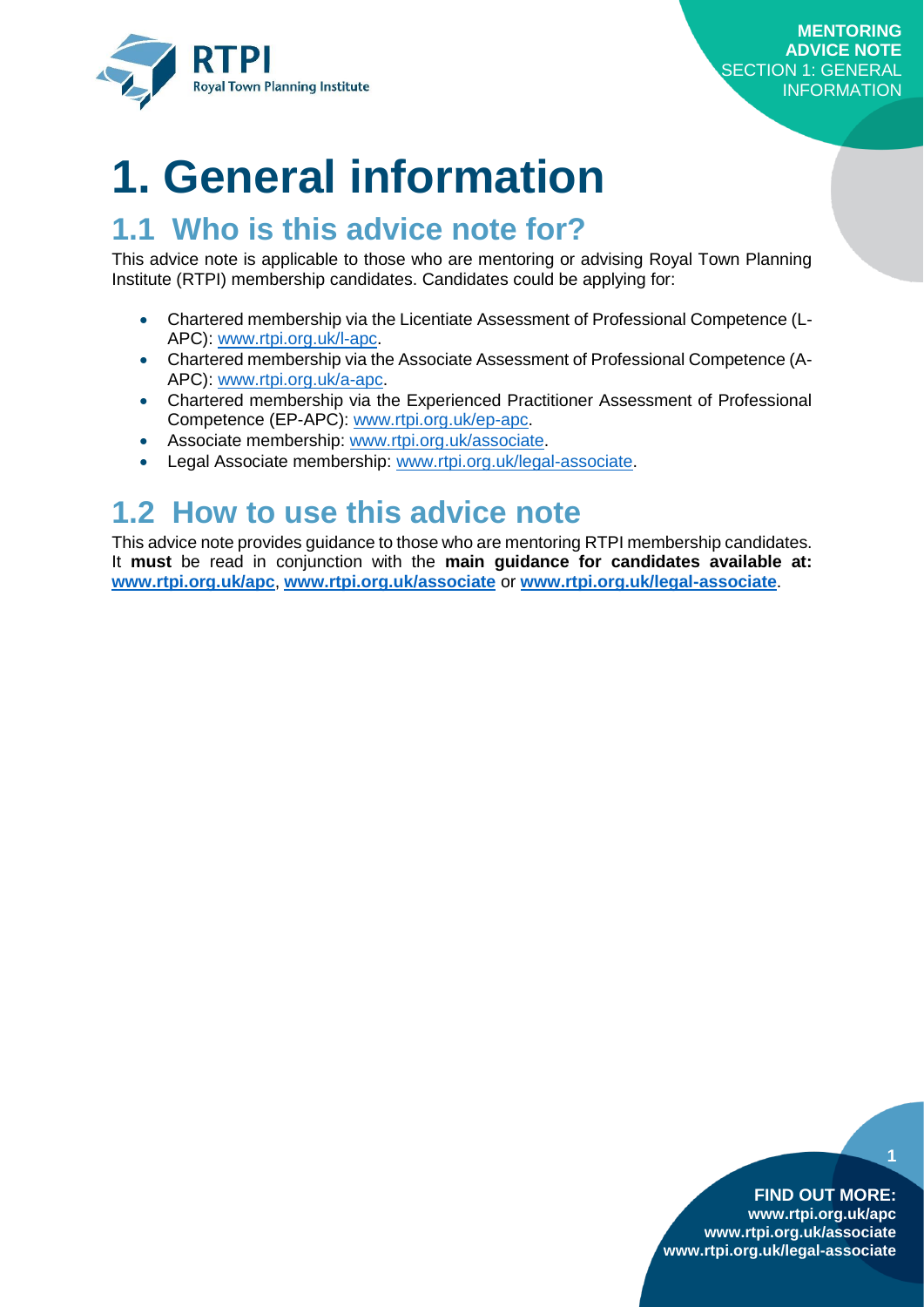

# <span id="page-4-0"></span>**2. Introduction to mentoring**

### <span id="page-4-1"></span>**2.1 The mentor's role**

As a mentor, you can fulfil a variety of different roles: a coach, a counsellor, a facilitator of networking opportunities, or simply a sounding board. However, you will generally need to:

- make yourself available to provide advice and support either face-to-face, by email or over the phone;
- attend meetings at mutually agreed times;
- offer advice in setting specific and measurable objectives;
- offer quidance on the production of a PDP;
- offer advice, where appropriate, on the final written submission;
- guide your mentee towards becoming more critically reflective of their own practice and progress; and
- give your mentee support and advice on professional matters.

Confidentiality is central to the mentoring process, open discussions will strengthen the relationship and lead to better outcomes. It is not your role to lead the application process, which will always be your mentee's responsibility.

## <span id="page-4-2"></span>**2.2 Characteristics of a good mentor**

Bearing in mind the many different roles and duties a mentor may be expected to perform, the skills and qualities of a mentor may be evident in different degrees at different times. A good mentor should be:

- Committed to the mentoring process, with a strong belief in its benefits.
- Confident of their own knowledge, and able to share this knowledge where appropriate.
- Able to give timely, honest feedback in a positive and constructive way.
- Able to offer guidance and advice, without instructing or directing.
- Able to listen patiently.
- Compassionate and understanding of the needs of the mentee.
- **Encouraging and optimistic.**
- Able to inspire confidence and trust.
- Able to provide an entirely confidential relationship.

Good mentors do not take their responsibility as a mentor lightly. They feel invested in the success of the mentee. Usually this requires someone who is knowledgeable, compassionate, and good at active listening.

### <span id="page-4-3"></span>**2.3 What kind of support can a mentor provide?**

Each mentoring relationship will be different, but generally speaking the types of support a mentor can provide, and the types of questions a mentee may ask, can be divided into three areas.

**FIND OUT MORE:**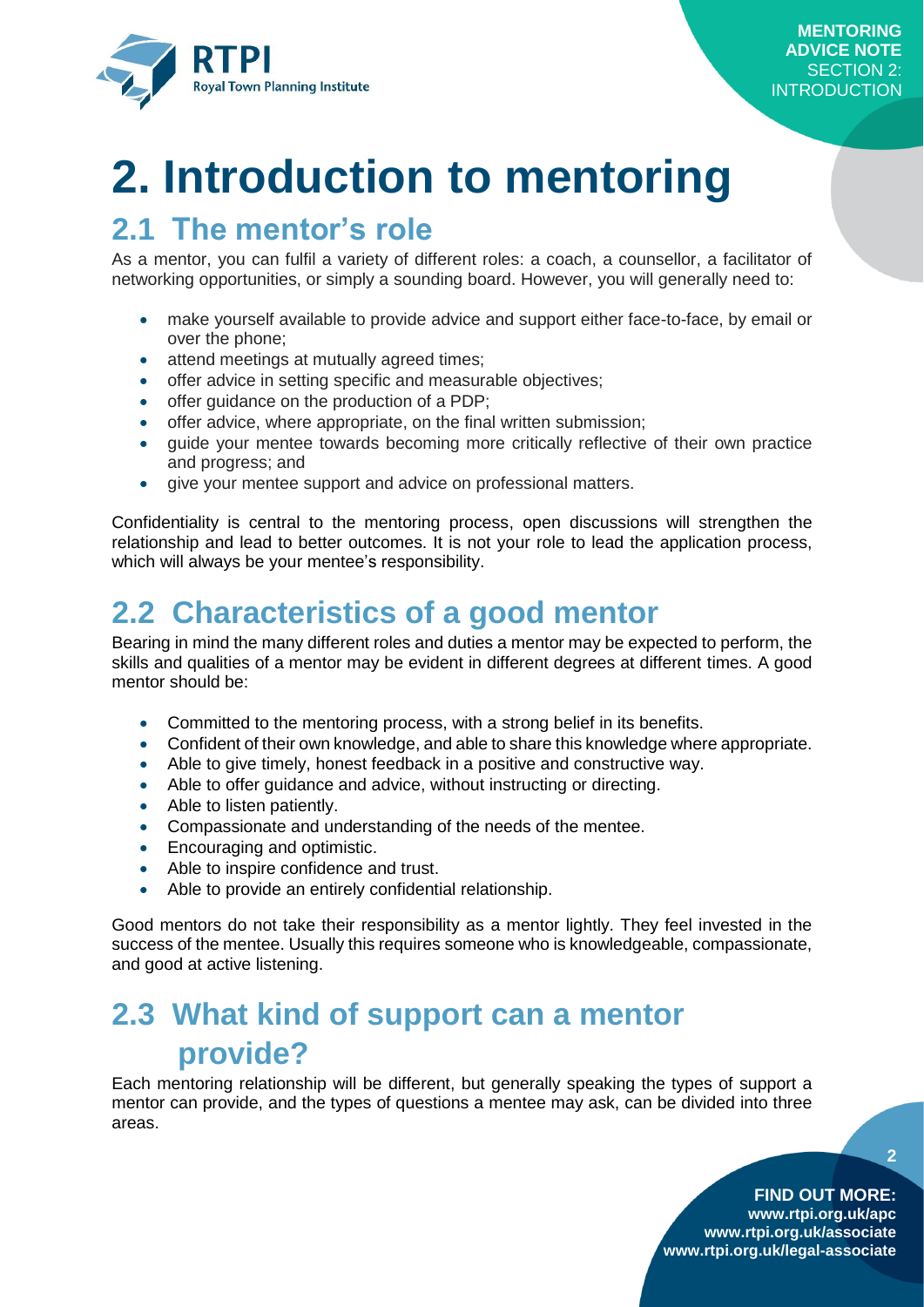

#### **PLANNING RELATED QUESTIONS**

Many planning or work-specific questions will be dealt with by the mentee's line manager or other colleagues. However, sometimes a fresh perspective on a particular issue can be helpful, perhaps if you and your mentee work in different work environments, or different disciplines. You and your mentee will need to be guided by the RTPI Code of Professional Conduct in relation to confidentiality during these discussions: [www.rtpi.org.uk/professionalstandards.](http://www.rtpi.org.uk/professionalstandards) Any advice or guidance you can offer in this area will be shaped by your professional career, experience and influences.

#### **GENERAL CAREER-RELATED QUESTIONS**

Many mentees will be giving some thought to how they want to progress their career, and you may be able to provide help with this by giving insight into other areas of planning; recommending avenues to pursue; or maybe even facilitating introductions. Again, you will be guided by your own personal career history and experiences.

#### **QUESTIONS SPECIFICALLY RELATING TO RTPI MEMBERSHIP AND ITS REQUIREMENTS (INCLUDING PROFESSIONAL DEVELOPMENT PLANNING)**

These can be the most frequently asked questions, and also the ones which you feel the most uncertain when answering, particularly if you have not gone through this process yourself. You must review the main guidance if you are going to be able to effectively guide your mentee in this way.

This advice note is also designed to help, by focusing on specific aspects of the RTPI membership application process. Much of the structure of the application is built on a foundation of established practices of professional development planning and critical review – processes with which you should be familiar from your own career, appraisals and Continuing Professional Development (CPD) activity. You can draw on this experience when offering advice to mentees.

It is worth noting that questions relating to the eligibility of professional experience should, for the avoidance of doubt, always be referred to the RTPI Membership Team on +44(0)20 7929 9462 or at [membership@rtpi.org.uk.](mailto:membership@rtpi.org.uk)

### <span id="page-5-0"></span>**2.4 Who should be a mentor?**

There are no restrictions on who is an appropriate mentor for each mentee. You do not need to have been through the RTPI membership application process or even be a member of the Institute. Many of the questions and concerns that mentors can help with are non-application specific so, even without first-hand experience of the process, you may be able to offer thoughts and advice on planning and work-related questions, career planning and professional development.

Mentors do, however, need to be familiar with the main guidance and competencies and are strongly encouraged to attend an RTPI membership event. There are also additional resources on the RTPI website for candidates, which mentors should read.

Ultimately, if you don't feel confident in taking on the mentoring role, you should always say so.

#### **RTPI assessors cannot act as mentors**

Due to the potential for conflicts of interest to arise, current assessors of RTPI membership applications cannot act as mentors.

**FIND OUT MORE: www.rtpi.org.uk/apc www.rtpi.org.uk/associate www.rtpi.org.uk/legal-associate**

#### **3**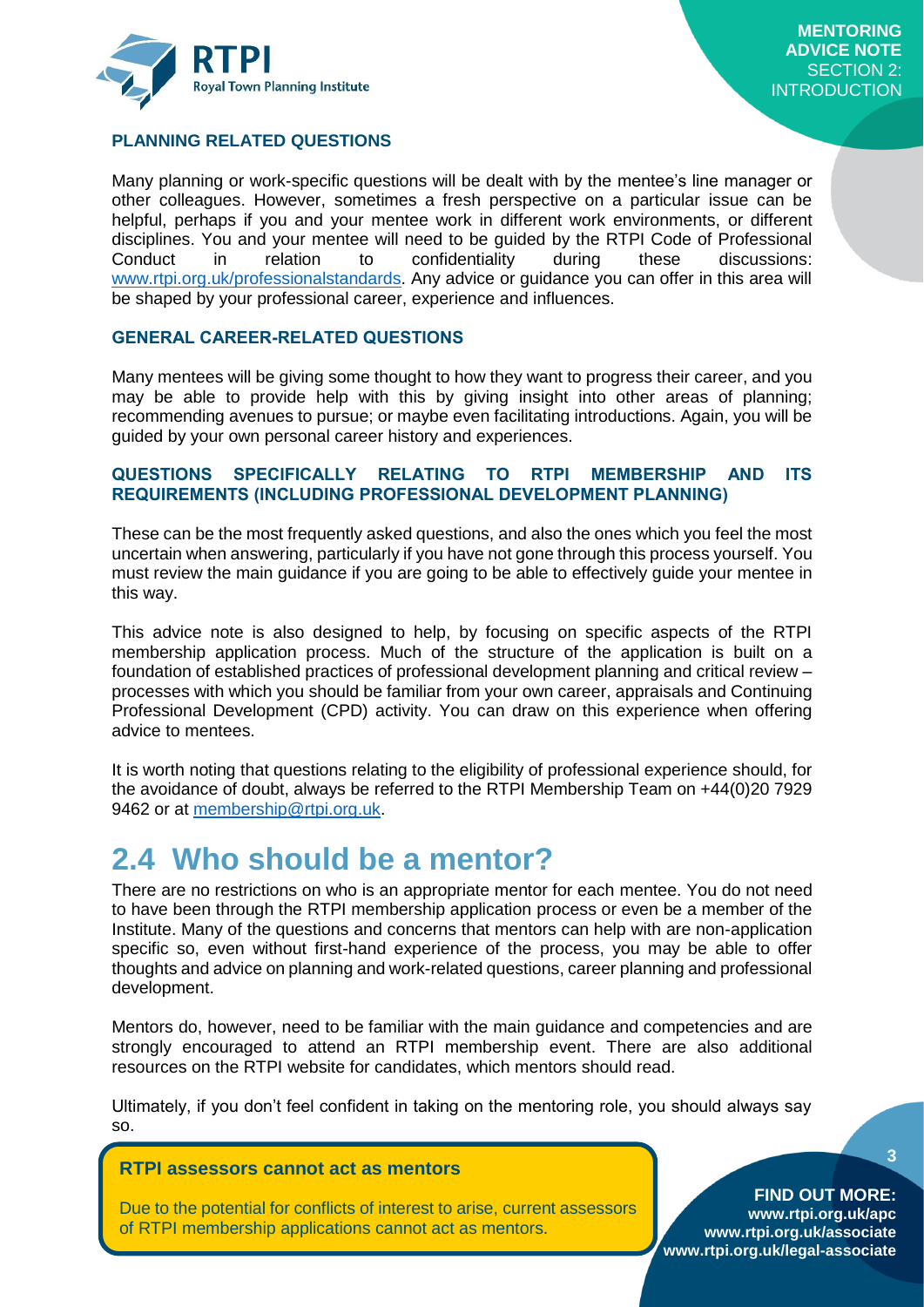

## <span id="page-6-0"></span>**2.5 Can a line manager act as a mentor?**

As a line manager, you should feel free to act as a mentor to one of your employees if you wish. The RTPI does, however, suggest that mentees think beyond their line manager – partly to maximise the support available to them, and partly to minimise possible conflicts. The mentee may also be reluctant to be critical of their performance in front of their line manager. At times, a line manager can be too close to offer objectivity on a question or issue, and having a different individual to provide a fresh perspective can be helpful.

Perhaps you might suggest that your mentee invites another member of the team, to whom they don't report directly, to be their mentor? Alternatively, there may be opportunities for a mentor swap with another team – with you acting as mentor to a colleague in another department, and that person's line manager acting as mentor to your employee. If there are no internal options, your mentee could look for a mentor through Young Planners groups or by contacting their RTPI Nation or RTPI Region.

Ultimately, if you are both happy with the arrangement, then a line manager / employee pairing is acceptable – as long as you have both agreed that this is right for you.

There may be circumstances where it is helpful and appropriate for a meeting to take place between mentors, mentees and line management, for example, to identify future work opportunities / projects to help develop particular competencies.

### <span id="page-6-1"></span>**2.6 Do mentors need to register with the RTPI?**

Though it is strongly encouraged, mentoring is not a compulsory part of the application process for RTPI membership. You do not have to register with the RTPI to act as a mentor. The agreement exists between yourself and your mentee.

## <span id="page-6-2"></span>**2.7 Tips for success**

- **1. Act as a sounding board**: It can be very tempting for a mentor to just jump in and offer advice before their mentee has actually asked for it, especially when they've dealt with a similar situation themselves. Being a sounding board for your mentee, allowing them to discuss the situation with you, then helping them to think through the situation by asking them questions to draw out the consequences of various actions, is always more empowering for a mentee than advising them what to do. It helps them work through the issue and come to their own conclusions. By doing so, you ultimately help them to learn to think through issues themselves and trust their own judgement, both valuable life skills. Some mentors will be familiar with this as a coaching style approach.
- **2. Provide helpful feedback**: Not all feedback is helpful. A good mentor knows this and will deliver feedback in a way that will help their mentee gain insight to further develop specific qualities or skills. For example, a good mentor will always ask for permission to give feedback before doing so. Giving unwelcome feedback can be detrimental to any mentoring relationship. Instead, explain what you'd like to talk about first and highlight the benefits of doing this.

**FIND OUT MORE: www.rtpi.org.uk/apc www.rtpi.org.uk/associate www.rtpi.org.uk/legal-associate**

**4**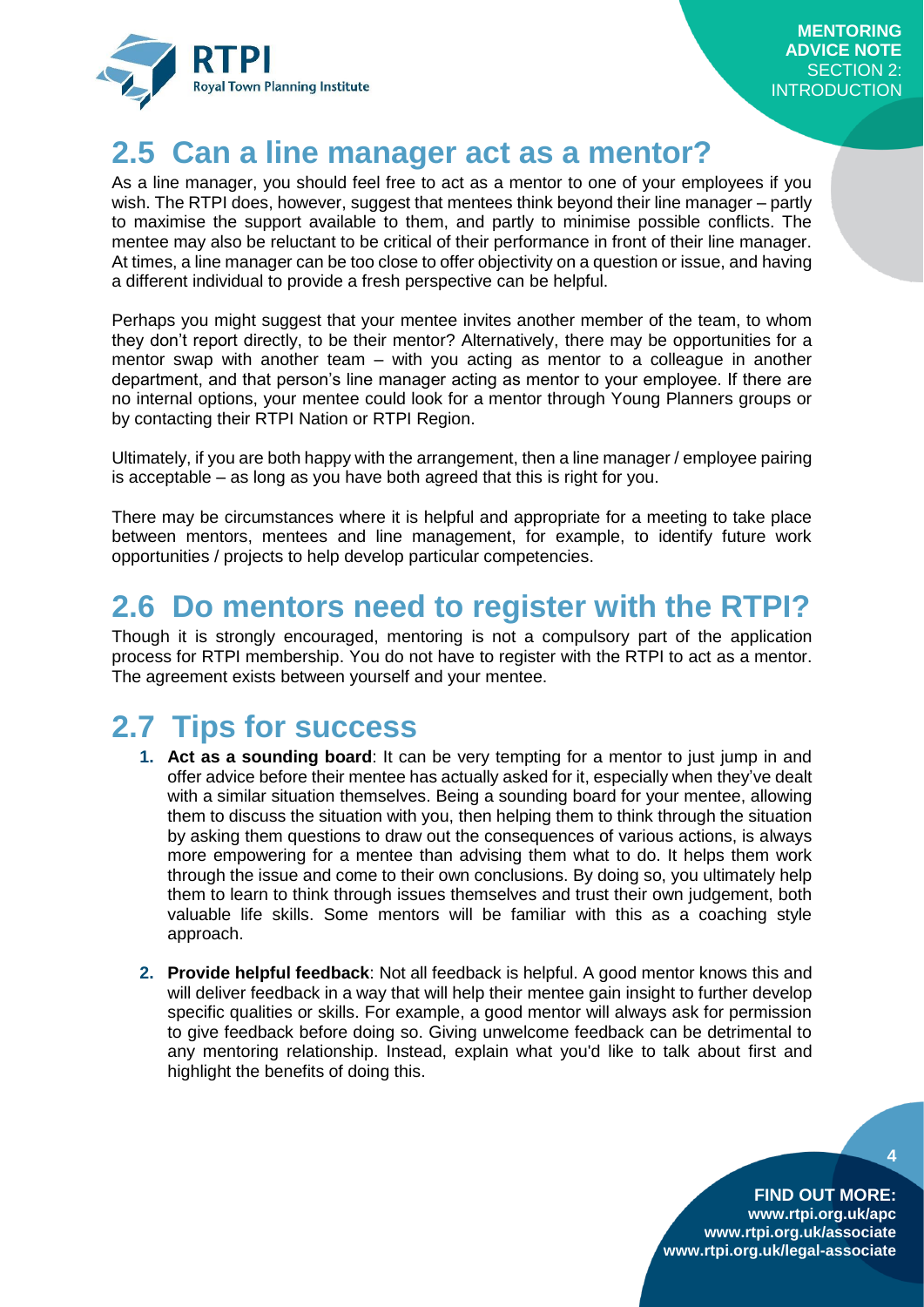

- **3. Listen actively:** Fully concentrate on what your mentee is saying. Understand, respond and remember what they say. Taking notes during meetings and conversations with your mentee can help with this.
- **4. Provide a fresh perspective**: One of the benefits of working with a mentor is that a good mentor will often provide their mentee with a fresh perspective on an issue. A good mentor will often have the clarity of distance from an issue or problem that's needed to provide objective feedback. They can also hold up a 'mirror' to the mentee to, for example, let the mentee see what their behaviour looks like to others. Highlight for your mentee any achievements they might have forgotten to help build their confidence.
- **5. Ask open questions**: Asking your mentee open questions will help you as a mentor to identify their real needs, values and passions. It's also a great way to get your mentee to think through situations themselves and draw out the consequences of the various choices or courses of action they can take. During these conversations, you can share your wisdom, without making decisions for your mentee – that's their job.
- **6. Be a positive role model**: Good mentors are respected by their mentees. A mentee can learn a lot from their mentor simply by watching how their mentor behaves in any particular situation. Good mentors will also look out for experiences, or even create situations in which their mentees can become involved to learn new things, for example, providing a look behind the scenes or a glimpse at how other people do things.
- **7. Share your experiences and insights**: Share stories that you feel are appropriate and helpful, but do so in a neutral way, without any attachment to how your mentee will use this learning. Be open to sharing your mistakes and failures too, as these are often where our biggest lessons are learned. It will also help your mentee be aware that challenges will arise, and the way you dealt with the situation might also help them gain insight about how to build resilience.
- **8. Be genuinely interested in your mentee as an individual**: A mentoring relationship is a personal one, which is often very important to the mentee. As a mentor, you should get to know your mentee, so you can help them in a way that meets their personal best interest.
- **9. Encourage the take up of other support**: The RTPI offers a range of events and online resources to assist candidates with the preparation of their submission. As a mentor, you can encourage your mentee to seek out and make the most of the wider support available.

#### **Why volunteer as a mentor?**

Mentoring can be great CPD. It provides a good opportunity to develop coaching, management and communication skills, and to learn from your mentee in turn.

**5**

**FIND OUT MORE:**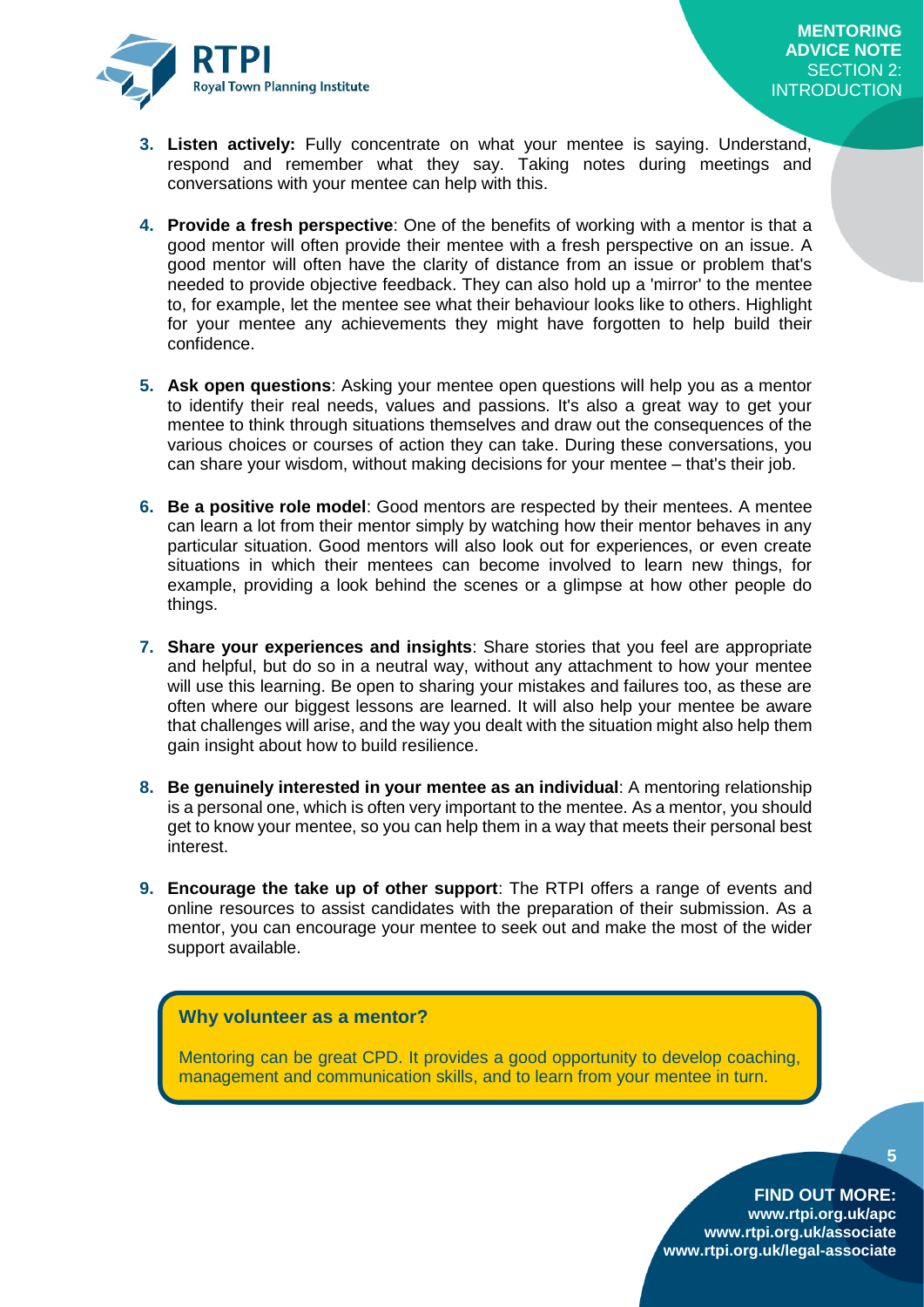

# <span id="page-8-0"></span>**3. Building your relationship**

### <span id="page-8-1"></span>**3.1 Setting expectations**

Every mentoring relationship is different. Trying to establish from the outset what each of you hopes to get from and achieve in the process is a great way to begin the mentoring relationship. This will help to establish right from the start whether or not your goals are aligned, therefore limiting the problems that could arise from two individuals approaching mentoring in different ways. For example, you should agree:

- Your role and remit as the mentor<sup>1</sup>.
- Where you will meet.
- How you will contact each other and how frequently.
- Other relevant circumstances e.g. times and dates you can be contacted.
- Purpose / agenda for your meetings<sup>2</sup>.

It is important to note that the decision whether or not to submit for any given deadline is taken by the mentee. Mentees may seek advice from their mentors – or indeed from others – on whether they feel they are ready, but ultimately the decision whether or not to submit is the mentee's own. Similarly, while mentees may seek advice on the content of their submissions, they are ultimately solely responsible for the documentation they submit to the RTPI in terms of its content, order and presentation, and ensuring it arrives to meet the appropriate deadline.

All mentees are made aware of this responsibility through the main guidance but you may wish to emphasise this in any advice or guidance you give.

### <span id="page-8-2"></span>**3.2 Meeting with your mentee**

The RTPI recommends that you meet with your mentee regularly to review their progress. You may prefer to have a formal agenda for your meeting or a more informal structure. Prior to each meeting with your mentee, you should agree the purpose of your discussion, as this will ensure your mentee comes prepared, and so you can make most effective use of your time together.

You're not obliged to base meetings on the RTPI application process or documentation, but in many cases the main guidance is a great place to start. You may want to consider the following items for your meetings:

- **Relevance of mentee's experience**: Discuss whether their experience is sufficiently within the planning sphere (if in doubt about this, contact the RTPI Membership Team).
- **Review the mentee's Reflective Journal (only applicable to L-APC and A-APC candidates):** Are the Journal entries sufficiently detailed and reflective?
- **RTPI membership competencies**: How are they developing the competencies? Are there any competencies they aren't meeting, why?

**.** 

**6**

<sup>&</sup>lt;sup>1</sup> See [section 2.](#page-4-0)

<sup>2</sup> See [section 3.2.](#page-8-2)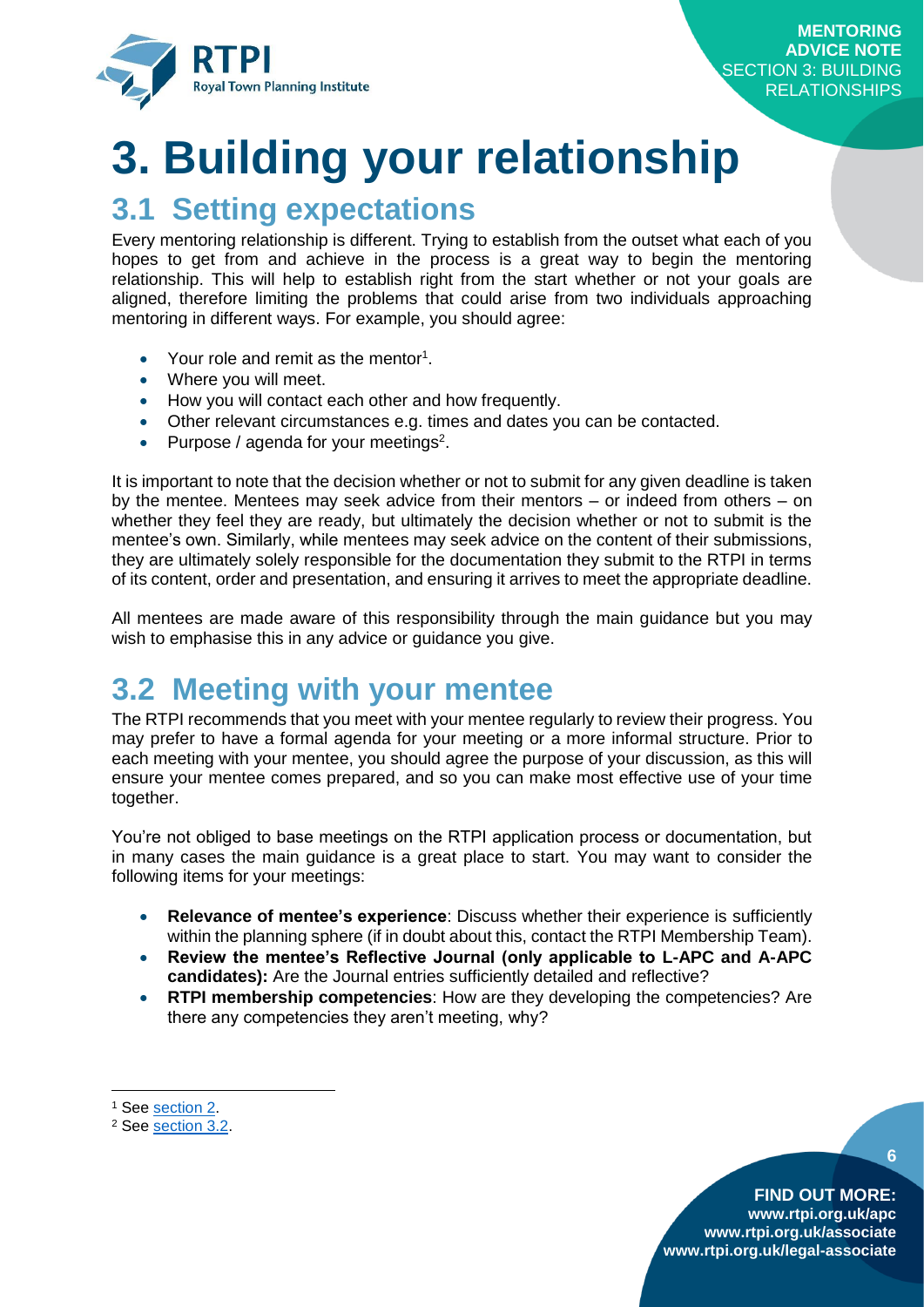

- **Professional development:** Discuss how to set goals, objectives and actions. Track your mentee's professional development against their PDP, are they meeting their goals, why / why not? If they haven't started a PDP yet, encourage them to do so.
- **Provide feedback on final draft application**: Review their written submission and provide constructive comments on all aspects, including general presentation.
- **Discuss / monitor general issues**: For example; is there a job move planned? Threat of redundancy? Change in career aspirations? Career break e.g. travelling, parental leave?
- (For L-APC and A-APC) **Discuss the Reflective Journal**: Has a sufficient level of detail been included? Is it helping the mentee to identify appropriate case studies?
- (For EP-APC) **Discuss the examples of professional work**: Which examples will best support the case studies? How will the mentee ensure employer, client or commercial confidentiality?

You should bring a copy of the main guidance to every meeting and any other relevant resources from the RTPI website.

#### **Listen and learn**

Mentees benefit greatly from the opportunity of having a good mentor listen to them. Allow them to explore their thoughts and ideas openly with you. This will often help them unravel their thinking and gain insights about a situation as they share their concerns with you. Most mentees will value the opportunity and time spent focused on their own professional development.

### <span id="page-9-0"></span>**3.3 Encouraging critical reflection within the RTPI written submission**

The questions outlined below should help challenge your mentee and draw out the relevant information within their membership application; however, you **must** read the main guidance to get a detailed understanding of the written submission requirements.

#### **WRITTEN SUBMISSION: PRACTICAL EXPERIENCE STATEMENT (PES)**

The PES element of the application requires candidates to set out how they meet the experience requirements for the relevant class. Some questions you could ask:

- Have you drawn out the planning elements of your role in sufficient detail, as opposed to administration or non-planning work?
- Is this the best way to explain your experience / structure this section?
- Have you clearly indicated start and end dates for each role? Are gaps in work history and part-time experience explained?
- (For L-APC and A-APC candidates) Have you cross-referenced to your Reflective Journal or (for EP-APC candidates) examples of professional work to provide supporting evidence of your responsibilities?

**7**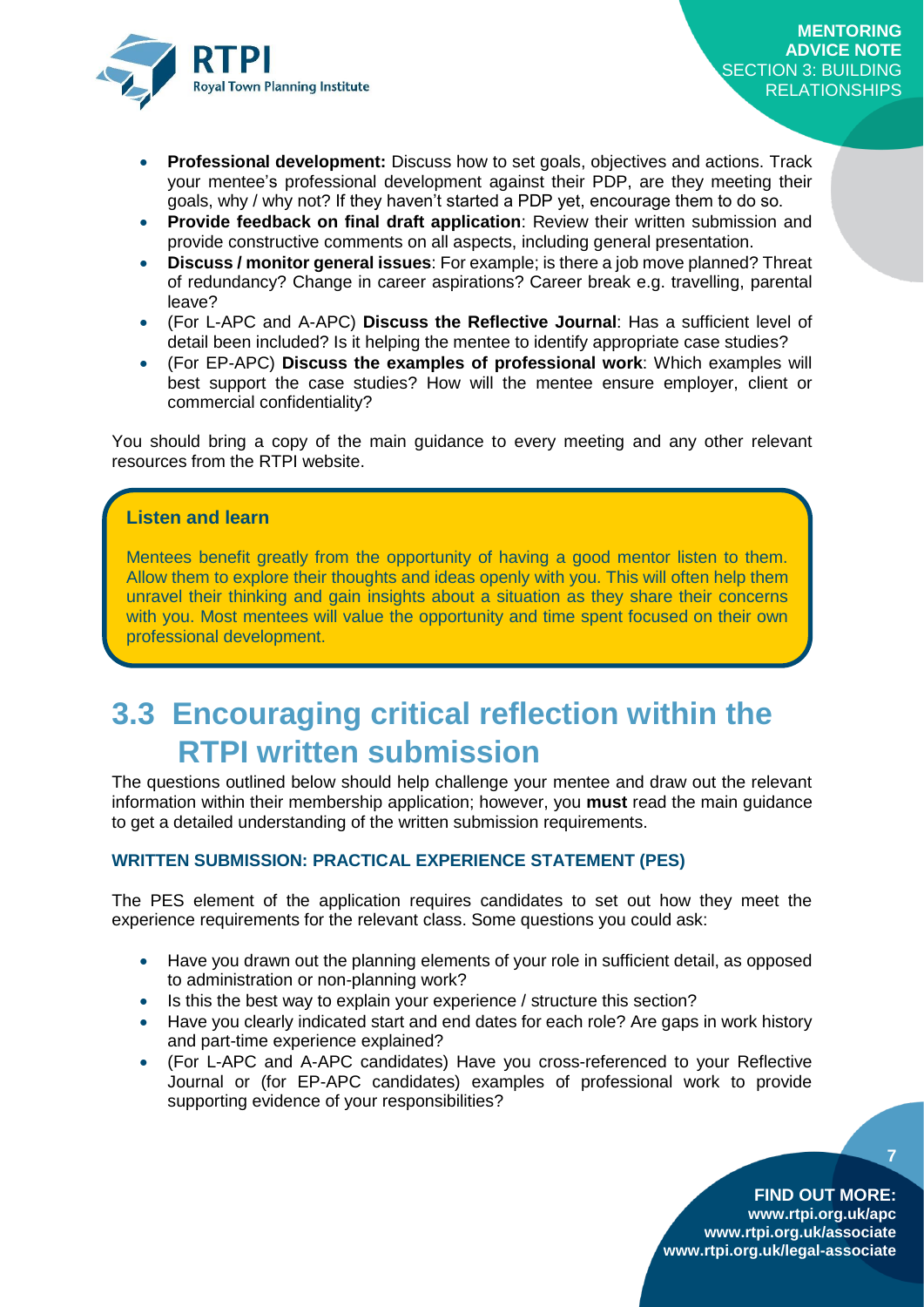

#### **WRITTEN SUBMISSION: PROFESSIONAL COMPETENCE STATEMENT (PCS)**

The PCS element of the application requires candidates to critically reflect on their experiences through case studies. They must demonstrate competencies within this section – all competencies must be successful for a candidate to pass. You should encourage your mentee to reflect on how they are demonstrating the competencies. Some questions you could ask:

- What competencies are you demonstrating in this case study?
- How did you make this decision or judgement?
- Why did you approach this activity in this way?
- How well did this really go?
- What did you learn?
- What would you do differently next time?
- How has your work / competence progressed?
- What do you still need to learn and how?
- What additional experience do you need and how?

The answers could then feed into discussion of your mentee's PDP.

#### **Keep your mentee focused on the competencies**

Candidates often spend a great deal of the word count setting out the context of each case study, at the expense of addressing the other competencies. In some instances, candidates may also select inappropriate case studies thus spending too much time on describing each activity and leaving insufficient words for detailed reflection on what was undertaken.

You should help your mentee stay focused and only include information that goes towards demonstrating the competencies to the evidence type required.

#### **WRITTEN SUBMISSION: PROFESSIONAL DEVELOPMENT PLAN (PDP)**

The PDP element of the application can be particularly challenging, because it requires candidates to reflect on where they want to be and how they are going to get there. Some questions you could ask:

- Is this really a weakness / strength?
- How do you intend to address this weakness?
- Why is this a threat to your development?
- Why have you chosen that goal?
- What areas of knowledge / skills do you need to develop to achieve that goal?
- Is this action point realistic?
- Is that a realistic timeframe?
- What is it you actually want to achieve by doing this?
- How are you going to measure success?
- Can you be sure it will take place?

#### **FIND OUT MORE:**

**8**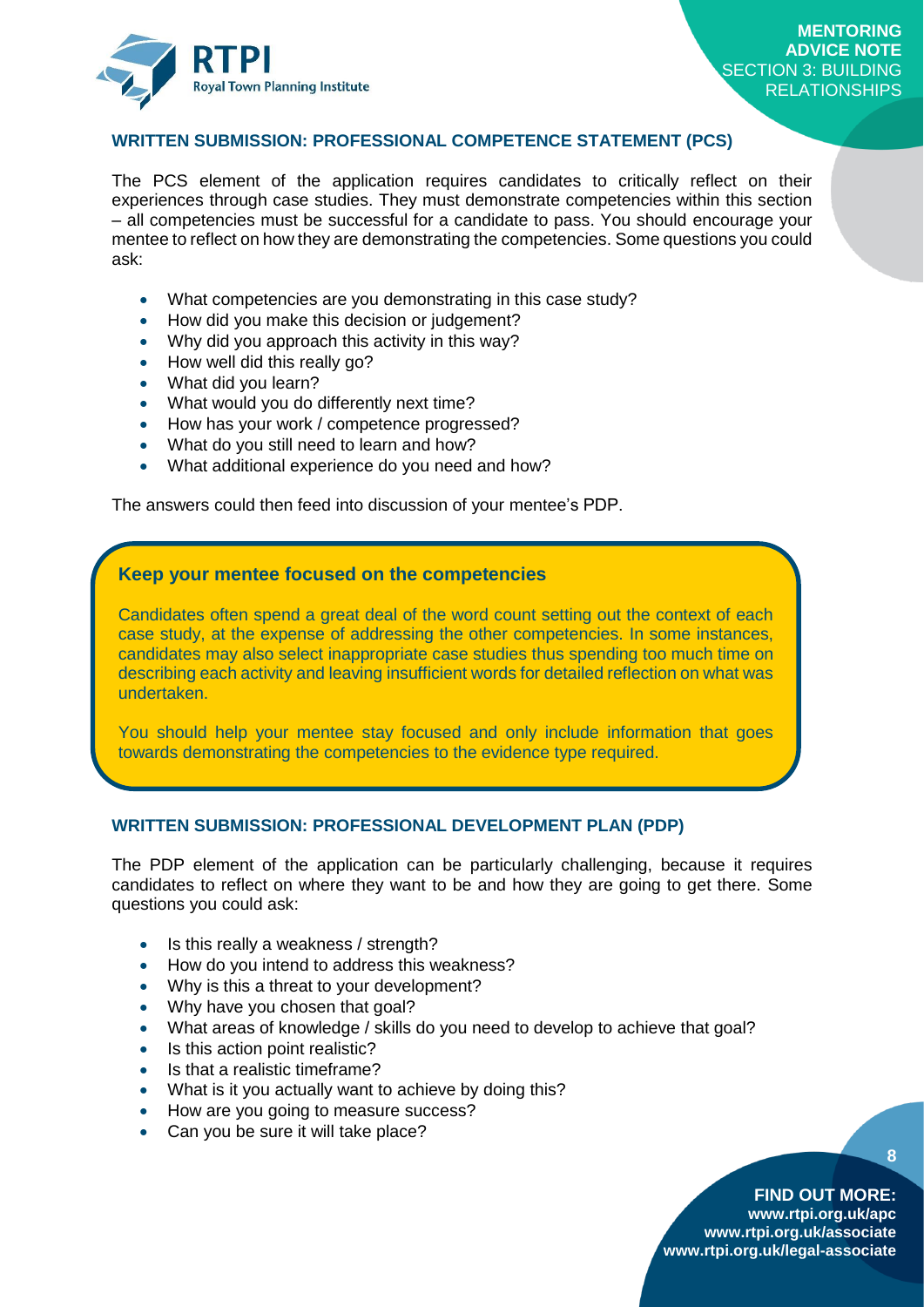

Generic or formulaic PDPs will not be successful – the PDP should clearly relate to the mentee's own development goals as identified in the written submission. In addition to the main guidance, you and your mentee should refer to additional resources at: [www.rtpi.org.uk/pdpresources.](http://www.rtpi.org.uk/pdpresources)

#### **Emphasise the importance of the PDP**

Mentees often leave their PDP to the last minute, treating it as a last minute add-on to the written submission. You should stress the importance of the PDP to your mentee. Mentees can be deferred, or required to enter the Institute's PDP Support Phase, if they produce an inadequate PDP.

#### **Is your mentee a Licentiate or Associate?**

If your mentee is a Licentiate or an Associate Member of the RTPI, they are already required to keep a PDP and maintain CPD records as part of their membership. This is set out in the RTPI Code of Professional Conduct:

[www.rtpi.org.uk/professionalstandards.](http://www.rtpi.org.uk/professionalstandards) You may want to bring this to their attention.

#### **FIND OUT MORE:**

**9**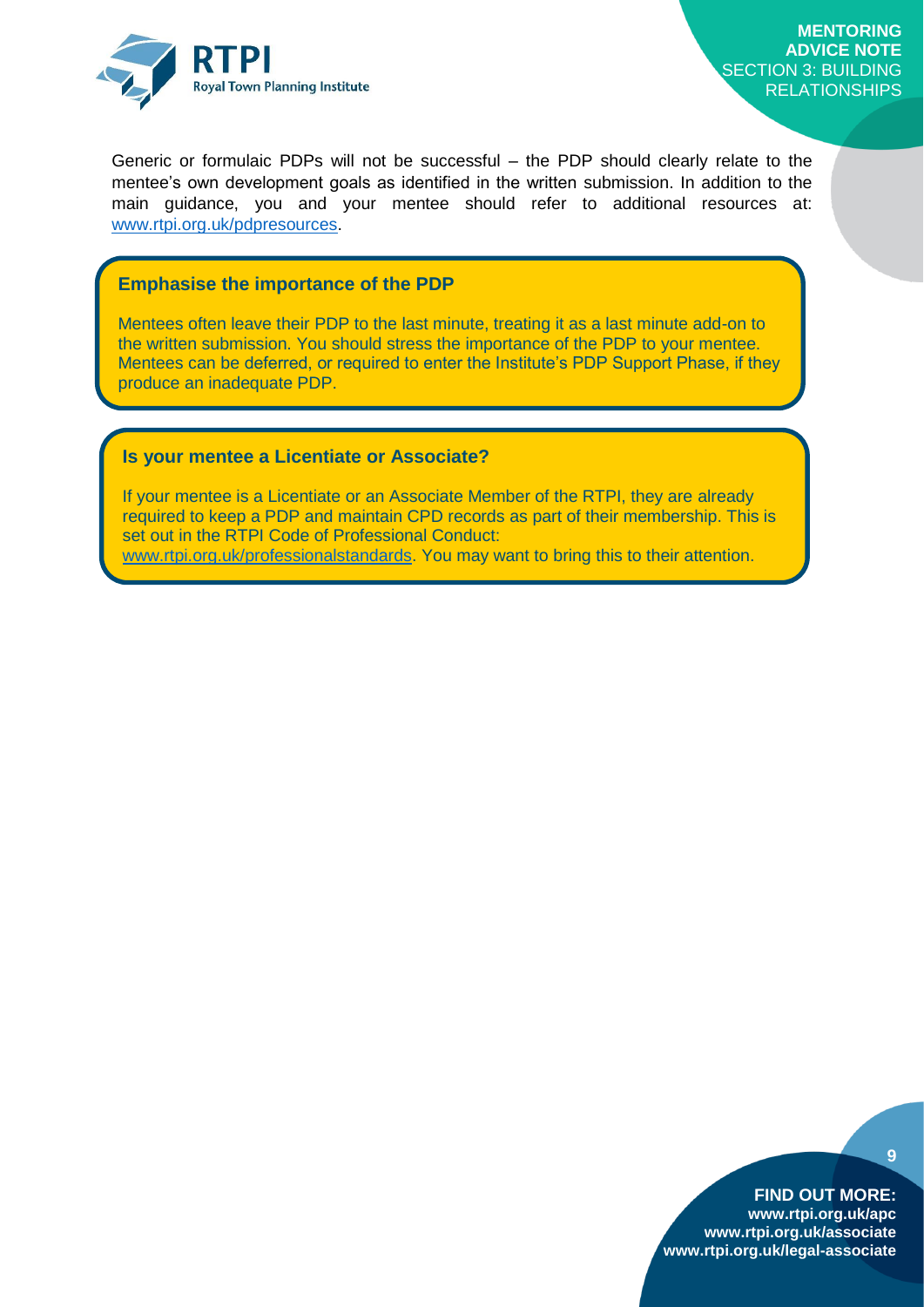

# <span id="page-12-0"></span>**4. Mentoring in practice**

### <span id="page-12-1"></span>**4.1 Common mentoring scenarios**

Your mentoring experience should be an enjoyable one: one that utilises and develops your listening and coaching skills; one that allows you to build a constructive relationship; one that might lead you to revisit your own career plans and professional development; one that makes you feel good about what you have contributed to an individual's professional development and to the future of the profession.

But what if problems do occur? What might these problems be? The scenarios below consider some of these and provide suggestions for avoiding or resolving problems or conflicts.

#### **SCENARIO 1: YOUR MENTEE IS RESISTING YOUR ADVICE.**

#### **WHAT DO YOU DO?**

These situations raise the question – to what extent is challenging your mentee a useful way of supporting them? Could this become intimidating? How do you balance challenging your mentee to improve and take new approaches, against supporting them in a chosen course of action?

Do be conscious of not acting as an instructor. You are not there to tell your mentee what to do, but may certainly make suggestions of how you think they might improve, which they are free to follow or to reject. If your mentee is resisting one of your suggestions, try to understand their point of view and be sensitive to their concerns. Is there an alternative to your original suggestion? Ultimately, mentees are in charge of their own progress, so it's not in their interest to reject good advice – perhaps there are background concerns you're not aware of, or perhaps they genuinely don't believe that this is the right course of action to help them.

Whatever is the case, it is useful to engage in open discussion, making clear that you are willing to support your mentee to find an appropriate solution.

#### **SCENARIO 2: YOU ARE ACTING AS A MENTOR FOR A COLLEAGUE IN ANOTHER DEPARTMENT. THE MENTEE'S LINE MANAGER, WHO IS ALSO MENTORING ANOTHER CANDIDATE, SUGGESTS GETTING TOGETHER TO DISCUSS YOUR EXPERIENCES OF MENTORING, AS IT MIGHT BE A GOOD OPPORTUNITY FOR PEER EXCHANGE.**

#### **HOW DO YOU RESPOND?**

While peer group discussion as a tool for learning is encouraged, be conscious that there are extra sensitivities when it comes to mentoring, particularly when colleagues with whom you might be discussing the process know your mentee personally or professionally. You might have useful experiences to share on successfully resolving a question or concern that your mentee had – but how can you discuss these while maintaining their confidences?

If you do decide that it would be useful to meet with this fellow mentor, it would be worth raising these concerns with them in advance and trying to establish whether there is a way in which you can have a meaningful discussion without betraying any confidence.

**10**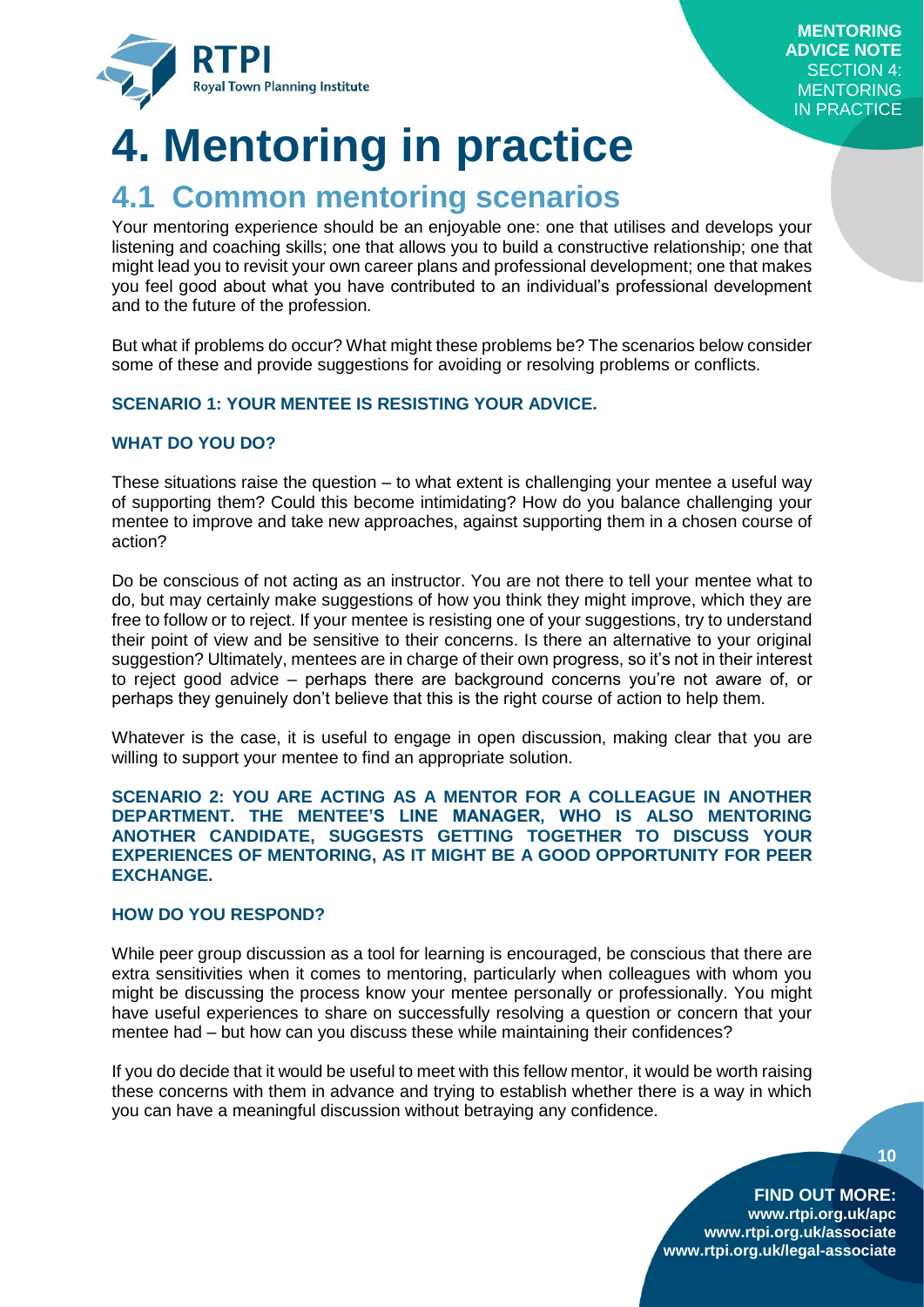

You might also consider discussing with your mentee the fact that you are considering participating in such a session. Ultimately, you may decide that the best course of action is to decline poor exchange with colleagues who know your mentee.

Do bear in mind that as a mentor your mentee will be speaking with you in confidence and you should respect this, unless you have their permission to disclose or discuss certain information. Be mindful of your professional responsibilities under the RTPI Code of Professional Conduct in this regard if you're a member.

#### **SCENARIO 3: DURING DISCUSSIONS WITH YOUR MENTEE, IT IS BECOMING APPARENT THAT THE DIRECTION AND SUPPORT THEY ARE RECEIVING FROM THEIR LINE MANAGER ISN'T CONSTRUCTIVE.**

#### **WHAT DO YOU DO?**

Naturally, as a mentor anything that appears to restrict your mentee's opportunities to gain good quality experience, and thus develop their professional competence, is of concern. But, regardless of whether you are an internal or an external mentor, it is absolutely worth exercising caution in not making any direct criticism of your mentee's line manager. While you have no reason to doubt what your mentee tells you, remember that you will only ever receive one side of the story.

The most productive way of proceeding in this instance might be to support your mentee to approach their line manager themselves. There may be a formal structure in place for doing this, such as an appraisal; alternatively it might be appropriate for them to set up a meeting or informal discussion with their line manager. While accepting that there may be business imperatives that restrict the type of work employers can offer, their employee's success in achieving RTPI membership is also in their interests as an employer. As their mentor, you may be able to suggest helpful and constructive ways of putting their case across.

(For L-APC and A-APC candidates) The Reflective Journal can be an extremely useful document for mentees when discussing their experience with employers, so encouraging your mentee to keep their Reflective Journal up to date, and using it as an evidence base to request more challenging work, is an approach that mentors have reported has worked successfully.

Ultimately, this scenario has a wider application for you as a mentor, in ensuring that if your mentee has a complaint or concern about a colleague or their employer that you are circumspect in your response, and avoid criticising the individual or employer. Rather than 'siding' with your mentee, it may be more helpful to support them in considering how they might want to resolve their problem or concern – at all times being mindful of the RTPI Code of Professional Conduct.

#### **SCENARIO 4: YOUR MENTEE HAS GAINED THE RELEVANT EXPERIENCE FOR CHARTERED MEMBERSHIP, BUT THEY SEEM RELUCTANT TO APPLY.**

#### **HOW DO YOU RESPOND?**

We would always encourage mentors and employers to support their mentees on their route to professional membership, and to urge them to submit once they become eligible. However, the decision to submit the application is always the mentee's own, and there is no compulsion to submit as soon as they are eligible – particularly if the mentee feels that they would actually like to gain a longer period of experience in order to further develop their professional competence and be more sure of success in the assessment.

**11**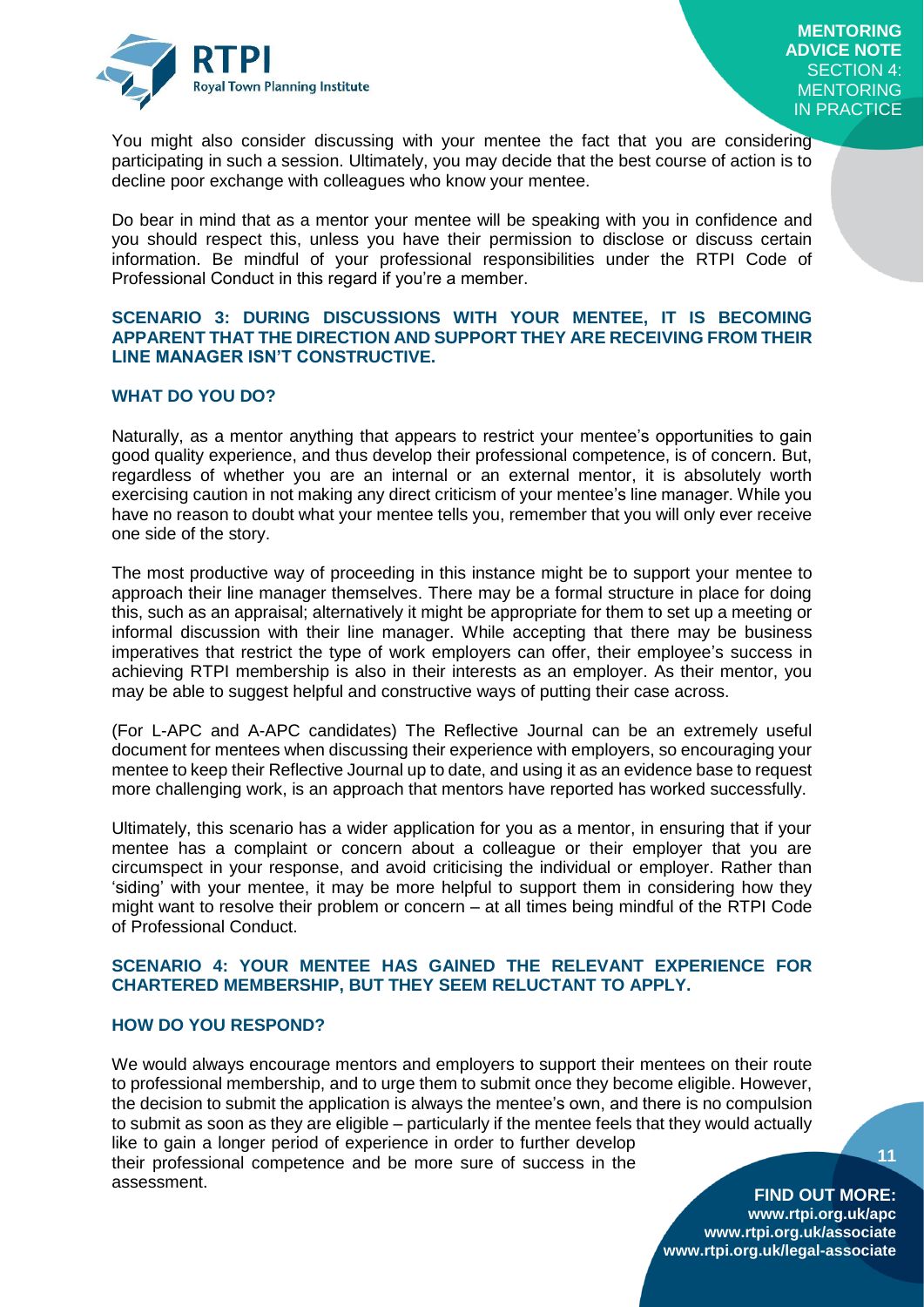

You may want to consider working with your mentee to consider why it is they don't yet feel confident about submitting, and how this can be shaped into a PDP to help work towards assessment stage. If there are other internal pressures to submit, such as from your mentee's line manager, you might also want to help them think of ways of managing this and securing buy-in from their line manager.

#### **SCENARIO 5: YOUR MENTEE HAS SUBMITTED FOR CHARTERED MEMBERSHIP AGAINST YOUR RECOMMENDATION. HAVING NOT BEEN SUCCESSFUL, THEY COULD STILL BENEFIT FROM SOME ADDITIONAL SUPPORT.**

#### **DO YOU CONTINUE TO HELP THEM?**

Whilst it may be natural to feel that they should have taken your advice, 'I told you so' is not going to help your mentee, or your relationship with them. By seeking further support from you they have demonstrated their continued faith in your advice and, arguably, this could be the point at which guidance and reassurance from you will be of most benefit. Assuming you still feel confident to do so, this is therefore a great opportunity to help your mentee to take on board the feedback from assessors (all candidates will receive feedback on their submission) and to identify ways to respond – either to further develop their competence in this area, or to more fully demonstrate it to the assessors.

#### **SCENARIO 6: YOUR MENTEE HAS SUBMITTED FOR CHARTERED MEMBERSHIP BUT THEY HAVEN'T BEEN SUCCESSFUL. THEY ARE DISAPPOINTED THAT SOME OF THE POINTS IN THEIR FEEDBACK WEREN'T PICKED UP BY YOU AS THEIR MENTOR.**

#### **HOW DO YOU HANDLE THIS?**

There is no doubt that this situation could cause some tension. While the decision to submit, and the responsibility for the submission lies firmly with the mentee, it can be human nature to want to blame someone for lack of success.

There is absolutely no question that your mentee's lack of success is not your fault, so try not to respond defensively. As their mentor, you are not the expert, or there to give them the answers. At the same time, it is natural that your mentee will be disappointed not to have been successful, and this could be the most important time for a mentor to reassure and to work with them to address the assessors' concerns, following the feedback given.

The standard for achieving RTPI membership is understandably high, and your mentee will not be alone in resubmitting

#### **SCENARIO 7: YOU ARE NOT GETTING ALONG WITH YOUR MENTEE, OR YOUR MENTEE HAS APPROACHED YOU SAYING THAT THEY WOULD LIKE TO FIND A NEW MENTOR.**

#### **WHAT DO YOU DO?**

Initiating a discussion about what you each hope to get from mentoring and what you hope to achieve is a good place to start. It could be that it is not a problem in your relationship, but that the mentee doesn't have a commitment to mentoring. We do strongly recommend that mentees take advantage of all support available to them, but if your mentee wants to 'go it alone' then ultimately that is their decision.

**12**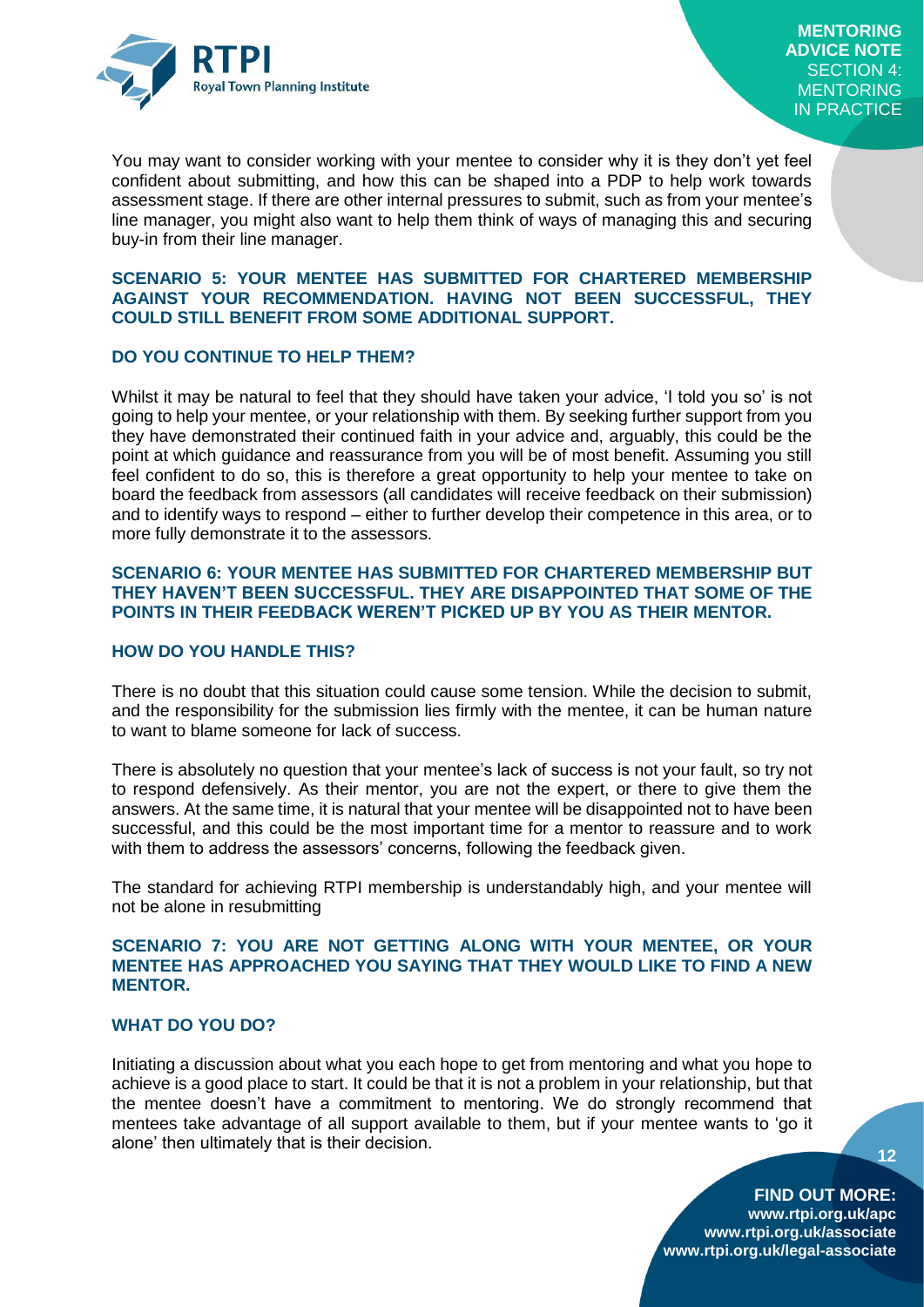

Such circumstances are seldom anyone's fault. Mentoring is based on a two-way relationship and, as with all relationships, sometimes they don't work out. In the event that you both agree it would be better all round to end the mentoring relationship, this doesn't reflect badly on either of you. Your mentee is free to identify an alternative mentor if they wish – and you are free to take on the mentoring role for another candidate.

These circumstances arise only very rarely but, in the event that this happens, do try to reflect on your previous relationship and take some of the experiences forward into your next mentoring experience.

### <span id="page-15-0"></span>**4.2 Help for mentors**

You may want to seek out complimentary CPD activities to consolidate your mentoring experience, such as structured reading, or training on effective mentoring techniques.

If you have any questions about the RTPI membership application process in advance or during mentoring, there is support and guidance available to you. Raising questions or concerns in advance can be a great way of preparing for that eventuality. Do contact us at [membership@rtpi.org.uk](mailto:membership@rtpi.org.uk) or on +44(0)20 7929 9462.

#### **13**